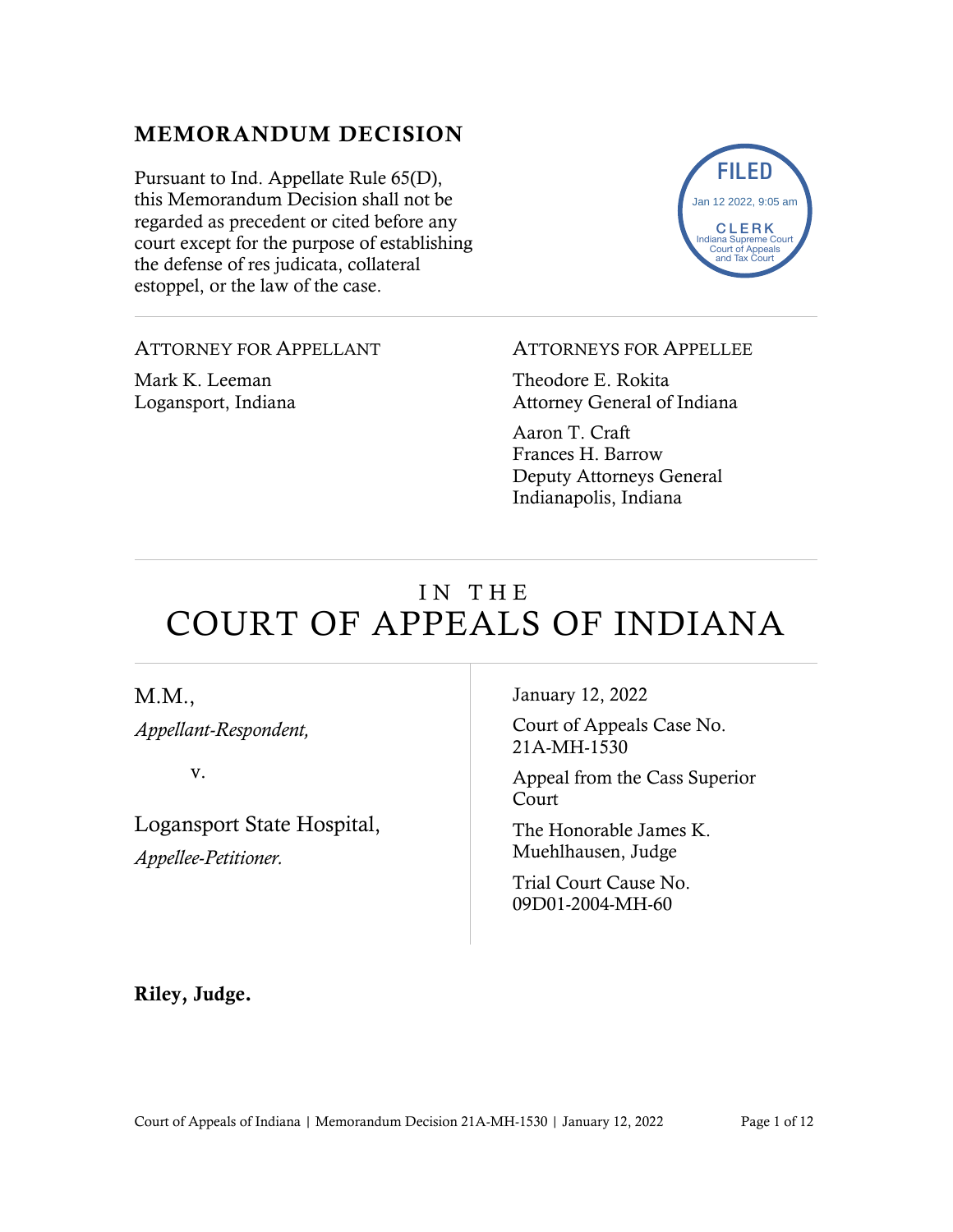## STATEMENT OF THE CASE

- [1] Appellant-Respondent, M.M., appeals the trial court's Order continuing his involuntary regular commitment at Appellee-Petitioner's facility, Logansport State Hospital (LSH).
- [2] We affirm.

#### ISSUE

[3] M.M. presents one issue on appeal, which we restate as: Whether LSH established by clear and convincing evidence that M.M. is dangerous to himself and others or that he was gravely disabled.

## FACTS AND PROCEDURAL HISTORY

- [4] On April 23, 2003, following a juvenile delinquency adjudication the year prior, the Plainfield Juvenile Correctional Facility filed a petition for involuntary commitment after M.M. turned eighteen years old. On April 30, 2003, the trial court entered an order of regular commitment and designated LSH as an appropriate facility for M.M.'s placement. M.M. was admitted to LSH with a diagnosis of schizophrenia, paranoid type, and has remained at LSH ever since.
- [5] On April 29, 2020, seventeen years after his initial involuntary commitment, M.M. filed a motion for the trial court to review his involuntary commitment. On June 2, 2021, the trial court conducted a hearing on M.M.'s request. The hearing was held concurrently with the annual hearing that our legislature requires of all regular involuntary commitments. *See* Ind. Code § 12-26-15-1.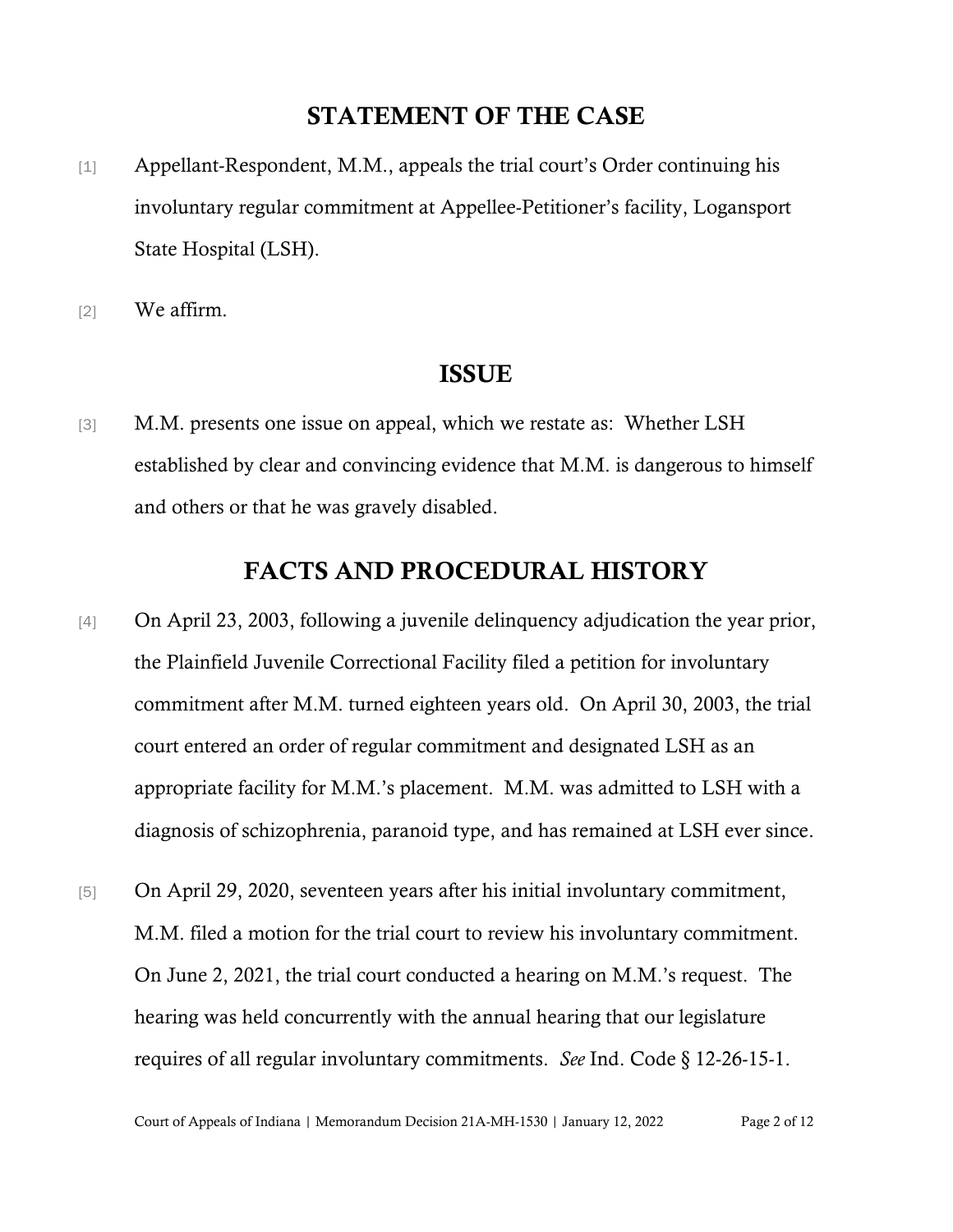[6] Dr. Danny Meadows (Dr. Meadows), M.M.'s previous attending psychiatrist, testified to M.M.'s diagnosis of borderline personality disorder and paraphilic disorder, which can include exhibitionism, frotteurism, $<sup>1</sup>$  $<sup>1</sup>$  $<sup>1</sup>$  and pedophilic</sup> tendencies. While in the Isaac Ray unit of LSH, M.M. "had a lot of difficulty with sexual [sic] acting out with piers [sic]." (Transcript p. 19). He also acted out "toward himself" with "self-mutilation behaviors." (Tr. p. 19). Dr. Meadows prescribed Clozaril, an anti-psychotic drug that enabled M.M. to be transferred to the Larson treatment center (Larson) at LSH. Although M.M. benefited from the Clozaril, Dr. Meadows advised that M.M. faced "different challenges that he's having being on the sexual responsibility unit" at Larson, as well as challenges from "his history where when he gets stressed or he has issues that are coming up with him, he can start to sexually act out but also what we see is he'll act out on himself." (Tr. p. 20). As Dr. Meadows explained:

> I think probably the biggest issue I've had with him has just been these repeated acts of inserting item[s] into his penis. These have been, these have been the biggest things because he has had some medical related complications from that and he knows he shouldn't do that but I think it just a tendency, I don't know where the origin of that is. I've got theories about it but I'm not going go into that here but he does seem to reflect on that part of his anatomy when he's very, very upset and angry.

<span id="page-2-0"></span><sup>&</sup>lt;sup>1</sup> Frotteurism is the practice of achieving sexual stimulation or organism by touching and rubbing against a person without the person's consent and usually in a public place. *See* [Frotteurism Definition & Meaning -](https://www.merriam-webster.com/medical/frotteurism) [Merriam-Webster](https://www.merriam-webster.com/medical/frotteurism) (last visited Dec. 28, 2021).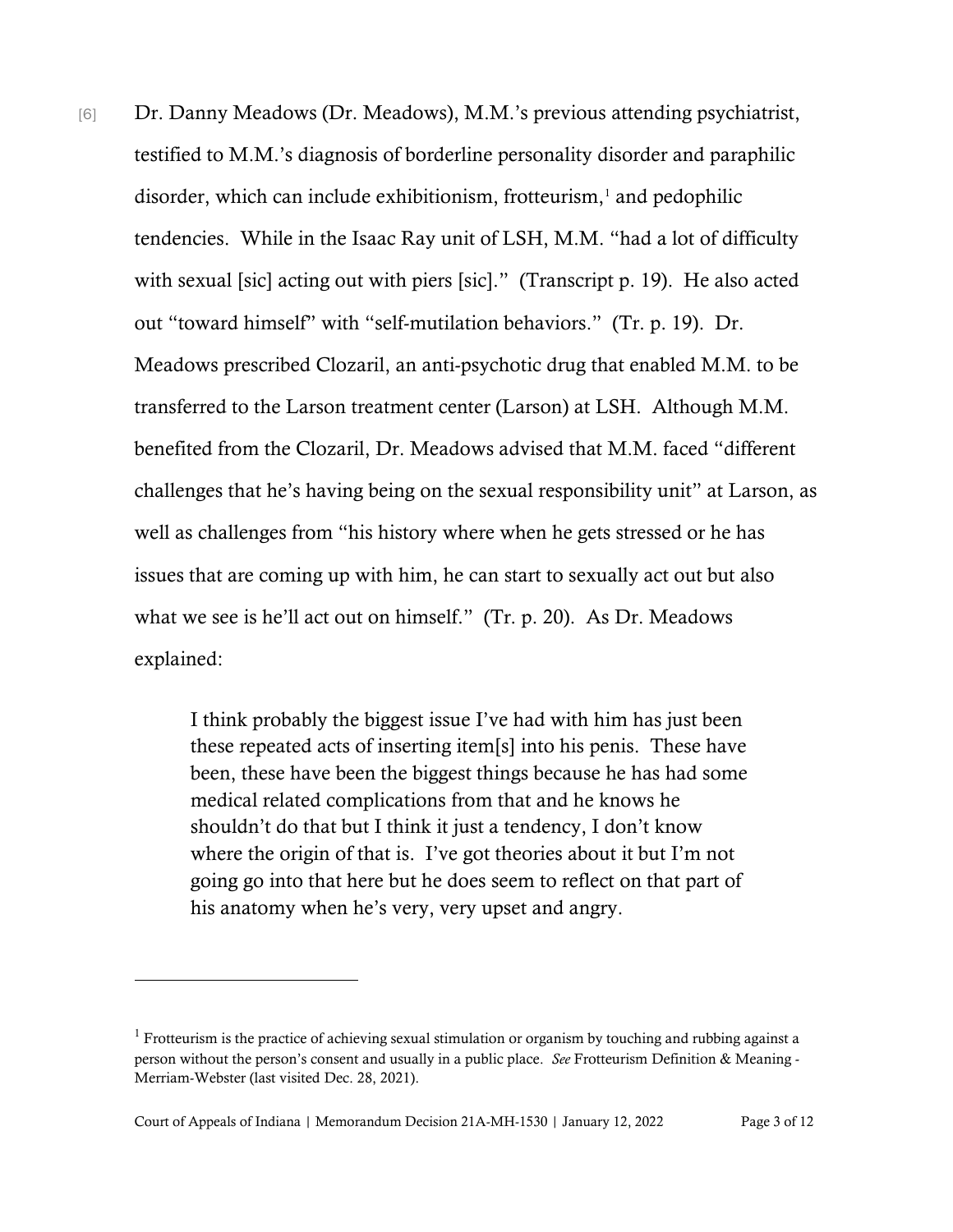(Tr. p. 31). Dr. Meadows elaborated that during the week before the hearing, M.M. had inserted a flex pen into his penis, requiring medical treatment. The urologist at the hospital "would at times become extremely angry with [LSH] because [M.M.] was being brought up repeated times for this type of behavior." (Tr. p. 36). Dr. Meadows stated that, even though M.M. would talk to LSH's staff about his suicidal thoughts, "many times when [M.M.] becomes overwhelmed [] he may not have the intent of having significant damage to himself but unfortunately some of his actions have had that happen in the past." (Tr. p. 22). Dr. Meadows was concerned that M.M. would "be at very high risk" if released into the community because of the lack of appropriate programming to support M.M. (Tr. p. 23).

[7] Dr. Meadows testified that he believed M.M. to be a danger to others because "if he's not in a supervised setting or an adequate setting that he still poses a risk to other folks." (Tr. p. 20). He explained that M.M. "still has a lot of fantasies, a lot of sexual related deviancy that we believed that in an unsupervised setting without proper programming can ... put him at risk for relapsing and offending against other individuals in the community." (Tr. p. 27). M.M.'s records at LSH from May 26, 2020, through May 21, 2021, reflect that M.M. was reported for 17 incidents of physical aggression, 13 incidents of deviant sexual behavior, 8 incidents of bullying/teasing/provoking, 16 incidents of coercion, 102 incidents of manipulation or lying, 39 incidents of boundary violations, and 27 incidents of making threats.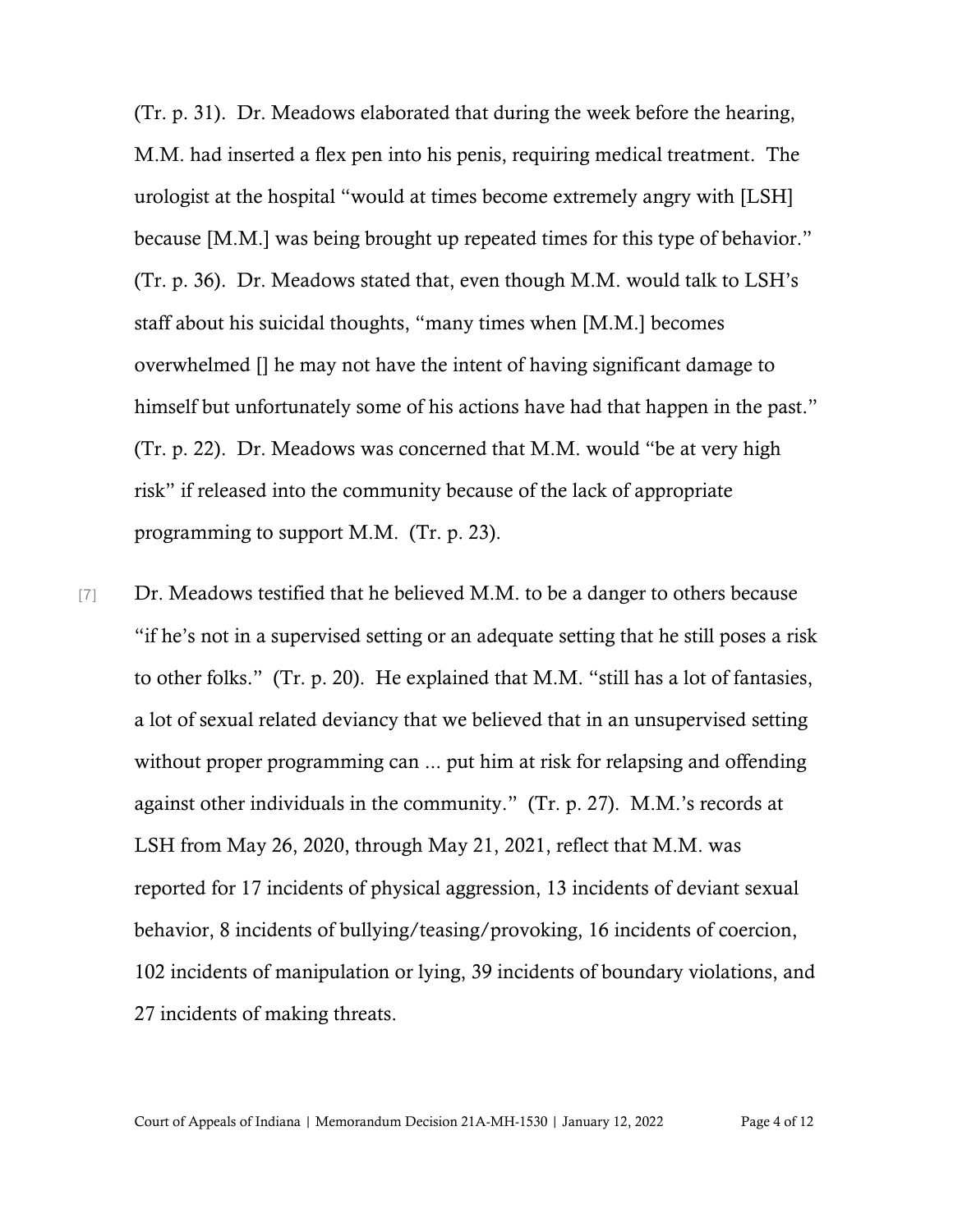- [8] Dr. John Stewart (Dr. Stewart), M.M.'s attending psychiatrist since October 2020, testified that M.M.'s primary problem is schizophrenic paranoid type, which was treated with Clozaril, his secondary problem was his sexual acting out, and his third problem was his limited intellect. Dr. Stewart believed M.M. to be a danger to himself because of "his despair or lack of understanding or lack of ability to cope with his current situation." (Tr. p. 40). Dr. Stewart explained that M.M. had confided in him on April 1, 2021, that he planned to kill himself sometime before the next court hearing. As a result, M.M. was placed on suicide watch.
- [9] Dr. Stewart explained that M.M. had been at LSH for the past 18 years and had been institutionalized since the age of 13 or 14. He stated that M.M. has "not provided for himself for at least 22 years," and he has to be reminded to take care of his daily hygiene and bedwetting problems. (Tr. p. 43). Dr. Stewart advised that "if [M.M.] was discharged to his own devices he would have an extreme difficulty of time if he were not in a supervised group home setting[,]" and he recommended a continuation of M.M.'s regular commitment. (Tr. p. 43).
- Court of Appeals of Indiana | Memorandum Decision 21A-MH-1530 | January 12, 2022 Page 5 of 12 [10] Dr. Maria Becker (Dr. Becker), a psychologist and sex offense treatment specialist at LSH, met M.M. when M.M. started the facility's sexual responsibility program. She opined that M.M. "poses a risk of decompensation and recidivism if he were to be released prematurely to the community without sufficient support supplies." (Tr. p. 56). Dr. Becker noted that "beginning at age 13 on three occasions during the time that [M.M.] had about 7 child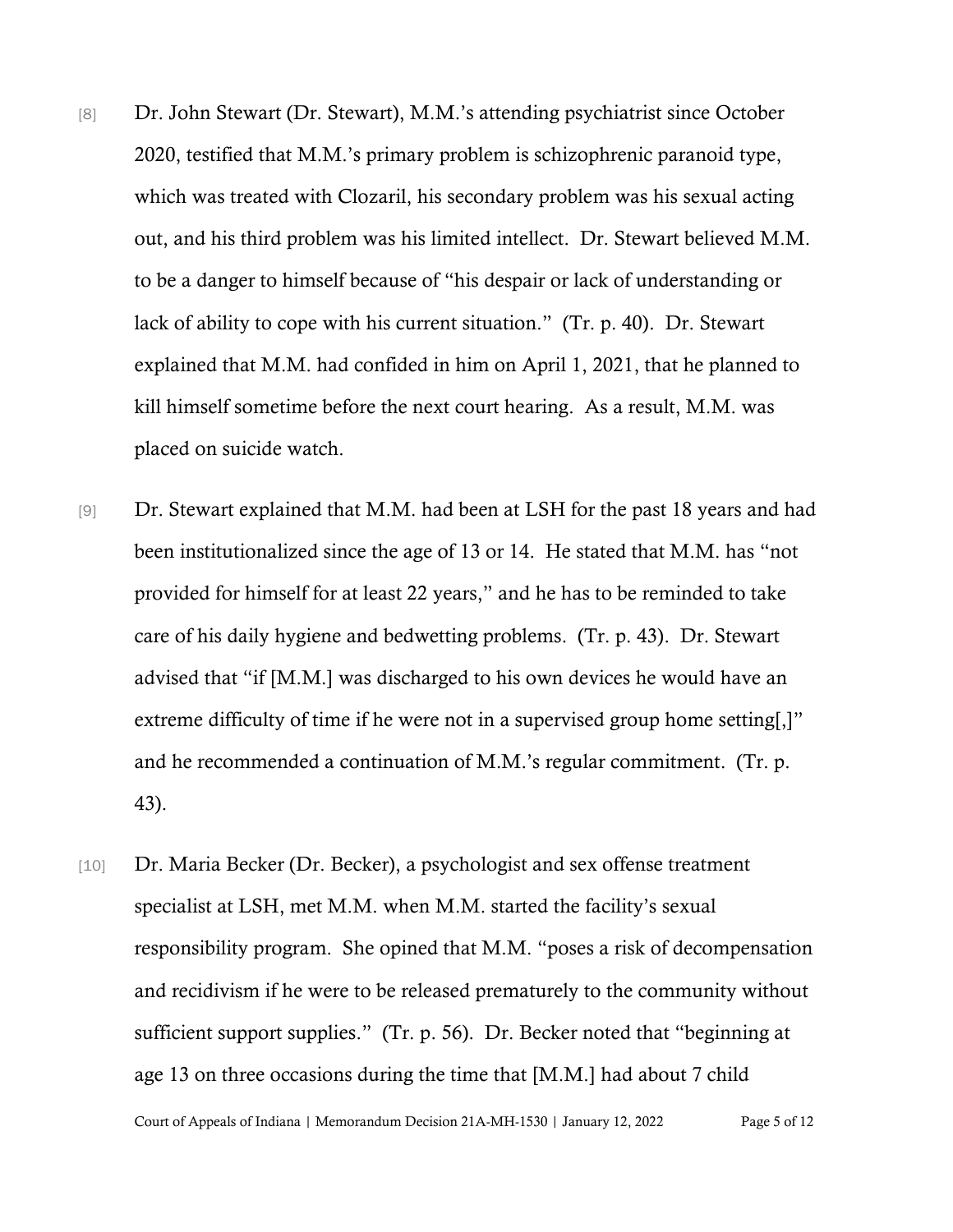victims, [he] had afterward engaged in some self-harm behaviors and then also in [his] 20's [he] had engaged in some self-harm behaviors following deviant sexual behavior." (Tr. p. 50).

- [11] Elizabeth Mills (Mills), M.M.'s social worker at LSH, testified that she met with M.M. every 90 days to discuss possible programming after discharge from LSH. She advised the trial court that M.M. was not a candidate for group home placement as M.M. "has to be able to demonstrate to manage his deviant sexual behavior, [his] sexual urges, his self-injurious behavior, as well as abilities to manage other areas of life, showering, bathing, getting to and from appointments." (Tr. p. 63).
- [12] On June 3, 2021, at the close of the evidence, the trial court entered an Order, continuing M.M.'s regular commitment, finding M.M. to be mentally ill, to be a danger to himself and to others, and to be gravely disabled. The Order found placement at LSH to be the least restrictive environment suitable for M.M.'s treatment.
- [13] M.M. now appeals. Additional facts will be provided if necessary.

## DISCUSSION AND DECISION

Court of Appeals of Indiana | Memorandum Decision 21A-MH-1530 | January 12, 2022 Page 6 of 12 [14] "[T]he purpose of civil commitment proceedings is dual: to protect the public and to ensure the rights of the person whose liberty is at stake." *In re Commitment of Roberts*, 723 N.E.2d 474, 476 (Ind. Ct. App. 2000). The liberty interest at stake in a civil commitment proceeding goes beyond a loss of one's physical freedom, and given the serious stigma and adverse social consequences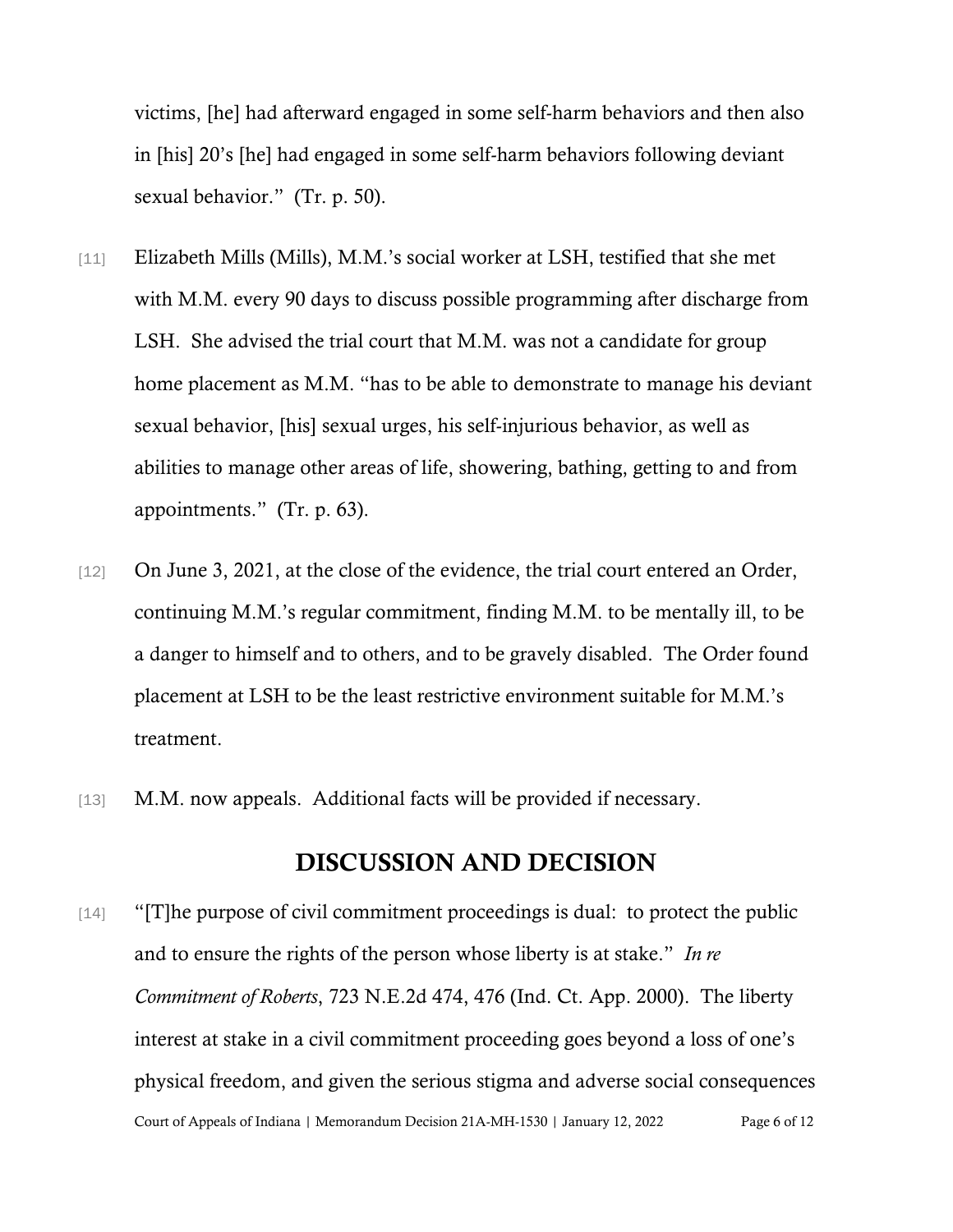that accompany such physical confinement, a proceeding for an involuntary civil commitment is subject to due process requirements*. See Addington v. Texas*, 441 U.S. 418, 425–26, 99 S.Ct. 1804, 60 L.Ed.2d 323 (1979). To satisfy the requirements of due process, the facts justifying an involuntary commitment must be shown "by clear and convincing evidence ... [which] not only communicates the relative importance our legal system attaches to a decision ordering an involuntary commitment, but ... also has the function of reducing the chance of inappropriate commitments." *Commitment of J.B. v. Midtown Mental Health Ctr*., 581 N.E.2d 448, 450 (Ind. Ct. App. 1991) (citations omitted), *trans. denied*. In reviewing the sufficiency of the evidence supporting a determination made under the statutory requirement of clear and convincing evidence, an appellate court will affirm if, "considering only the probative evidence and the reasonable inferences supporting it, without weighing evidence or assessing witness credibility, a reasonable trier of fact could find [the necessary elements] proven by clear and convincing evidence." *Civil Commitment of T.K. v. Dept. of Veteran Affairs*, 27 N.E.3d 271, 273-74 (Ind. 2015).

[15] Indiana law provides that the trial court shall hold a hearing to determine whether an individual is mentally ill and either dangerous or gravely disabled, and whether there is a need for continuing involuntary detention. I.C. § 12-26- 5-7(1). Involuntary regular commitment applies to an individual who is (1)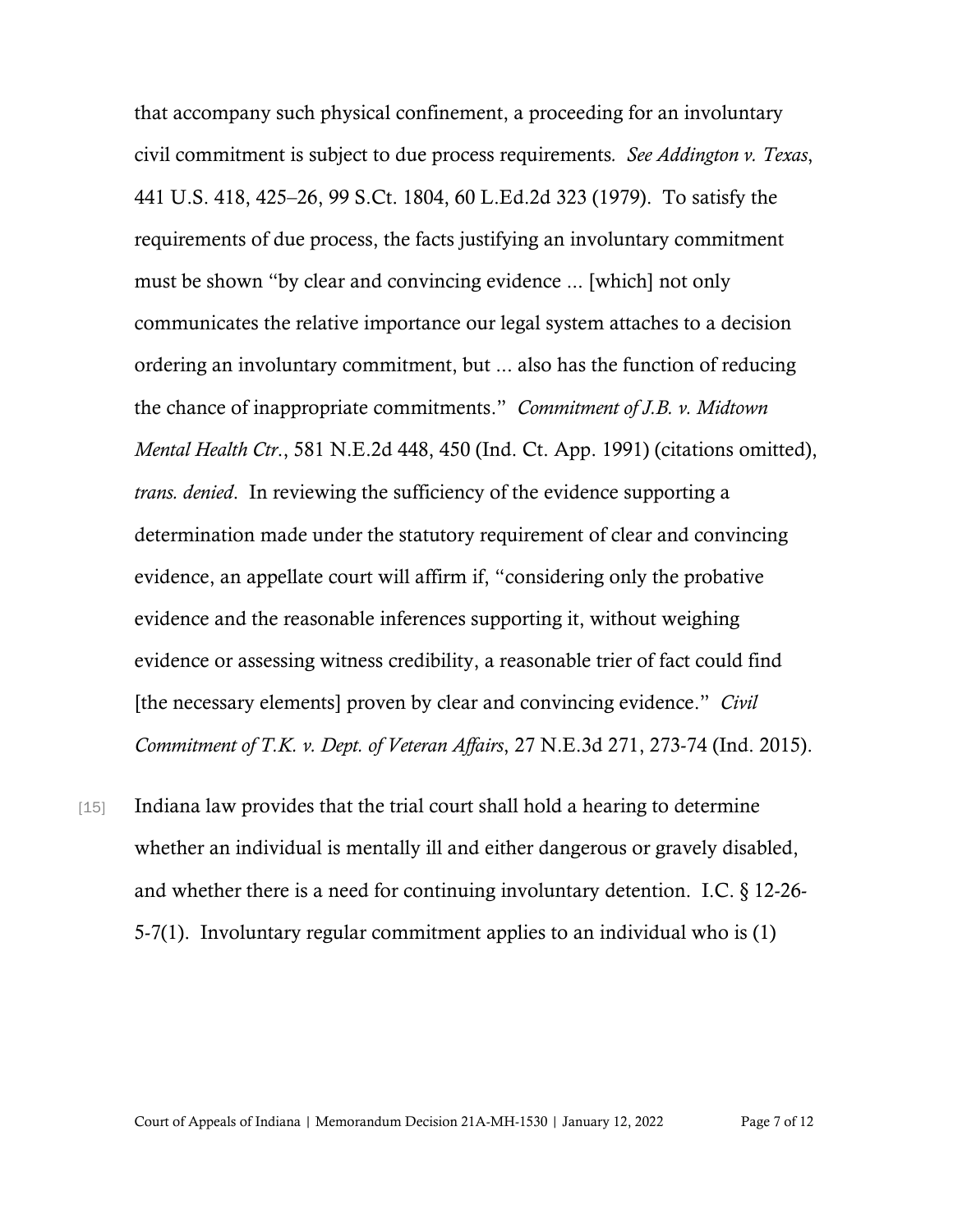alleged to be mentally ill and either dangerous or gravely disabled;<sup>[2](#page-7-0)</sup> and  $(2)$ whose commitment is reasonably expected to require custody, care, or treatment in a facility for more than ninety days. I.C. § 12-26-7-1. If an individual is found to be mentally ill and either dangerous or gravely disabled, the trial court may order involuntary regular commitment for the individual's custody, care, treatment, or continued custody, care or treatment in an appropriate facility. I.C. § 12-26-7-5.

[16] On appeal, M.M. does not challenge the finding of his mental illness or the appropriateness of his placement, but he contends that neither of the necessary alternative elements, "dangerous" or "gravely disabled," were proven by clear and convincing evidence. *See* I.C. § 12-26-7-1. "Dangerous" is statutorily defined as "a condition in which an individual as a result of mental illness, presents a substantial risk that the individual will harm the individual or others." I.C. § 12-7-2-53. "Gravely disabled" is defined as:

> a condition in which an individual, as a result of mental illness, is in danger of coming to harm because the individual:

(1) is unable to provide for that individual's food, clothing, shelter, or other essential human needs; or

<span id="page-7-0"></span> $2$  The statute is written in the disjunctive and LSH only has to establish that M.M. was either dangerous or gravely disabled. *See M.Z. v. Clarian Health Partners*, 829 N.E.2d 634, 637 (Ind. Ct. App. 2005), *trans. denied*.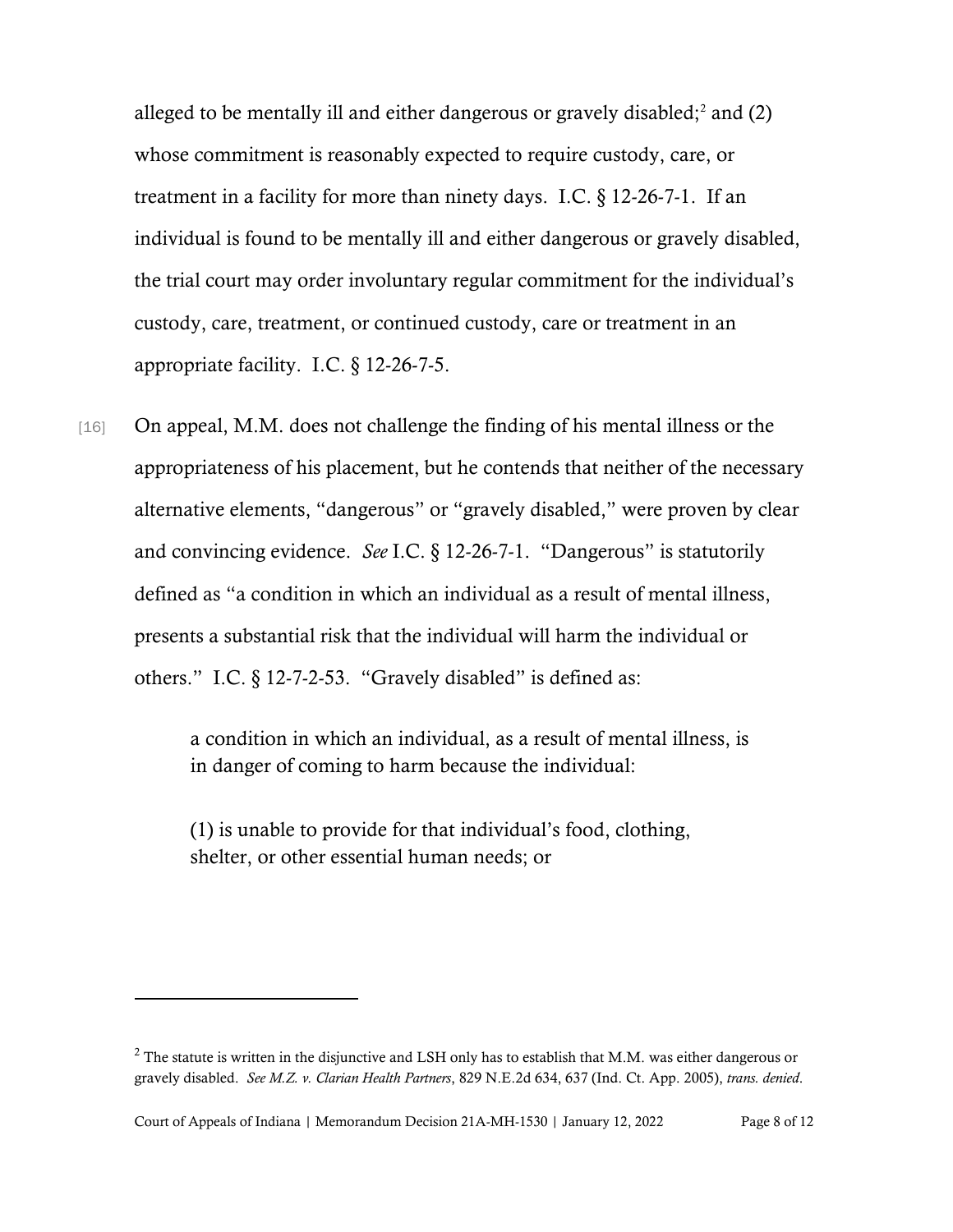(2) has a substantial impairment or an obvious deterioration of that individual's judgment, reasoning, or behavior that results in the individual's inability to function independently.

I.C. § 12-7-2-96.

- [17] During the hearing, evidence was presented by Dr. Meadows that M.M. acted out "toward himself" with "some self-mutilating behaviors." (Tr. p. 20). M.M. faces challenges from "his history where when he gets stressed or he has issues that are coming up with him, he can start to sexually act out but also what we see is he'll act out on himself." (Tr. p. 20). A week prior to the hearing, M.M. inserted a flex pen into his penis, which required medical attention to be removed. Dr. Stewart opined that M.M. is a danger to himself as his behavior is rooted into "his despair or lack of understanding or lack of ability to cope with his current situation." (Tr. p. 40). Dr. Becker testified that there were six occasions when M.M. responded to deviant sexual behavior with self-harm. She elaborated that M.M.'s "deviant sexual behavior[] is long standing so I would say that he is a danger to others." (Tr. p. 49). Although M.M. is enrolled in the sexual responsibility program at LSH, Dr. Becker noted that even though M.M. "has improved, his attendance to group in the last six months he's missed 225 groups. But prior to that in first six months he missed 336 groups." (Tr. p. 52).
- [18] Dr. Meadows also testified as to his opinion that M.M. poses a danger to others because "if he's not in a supervised setting or an adequate setting that he still poses a risk to other folks." (Tr. p. 20). He clarified that M.M. "still has a lot of

Court of Appeals of Indiana | Memorandum Decision 21A-MH-1530 | January 12, 2022 Page 9 of 12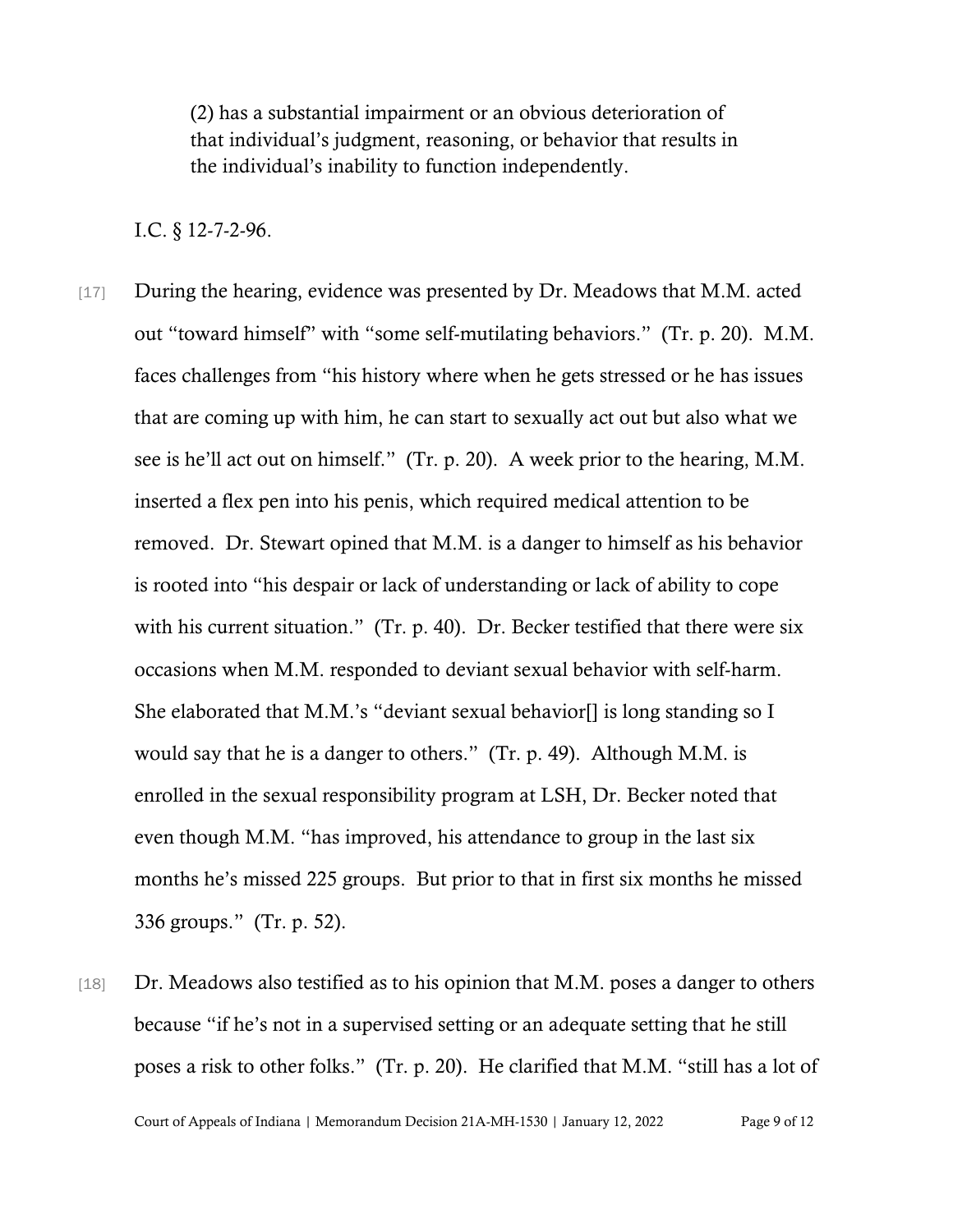fantasies, a lot of sexual related deviancy that we believe that in an unsupervised setting without proper programming can … put him at risk of relapsing and offending against other individuals in the community." (Tr. p. 27). LSH's records from May 26, 2020, through May 25, 2021 reflect that M.M. was involved in 17 incidents of physical aggression, 13 incidents of deviant sexual behavior, 8 incidents of bullying/teasing/provoking, 16 incidents of coercion, 102 incidents of manipulation or lying, 39 incidents of boundary violations, and 27 incidents of making threats.

[19] Although M.M. benefitted from the Clozaril, which was prescribed to manage his diagnosis, Dr. Meadows testified that if M.M. was released there was "no pharmacy in order to be in charge of that medication." (Tr. p. 34). He clarified that Clozaril is "tightly regulated and the doctors have to have somewhere to be able to send that medication." (Tr. p. 34). Dr. Meadows was concerned that "even though it's been a really long time investment for [M.M.] all that could be potentially dismantled if he was not able to get the Clozaril." (Tr. p. 34). Several doctors and Mills testified that if released, M.M. would not be a candidate for group home placement as M.M. "has to be able to demonstrate to manage his deviant sexual behavior, [his] sexual urges, his self-injurious behavior, as well as abilities to manage other areas of life, showering, bathing, getting to and from appointments." (Tr. p. 63). Furthermore, "[a] lot of placements just don't have a lot of [] the intensive programming that [LSH] would like to see." (Tr. p. 21). Accordingly, M.M. is faced with "pretty much an independent setting" without any family involvement as M.M.'s mother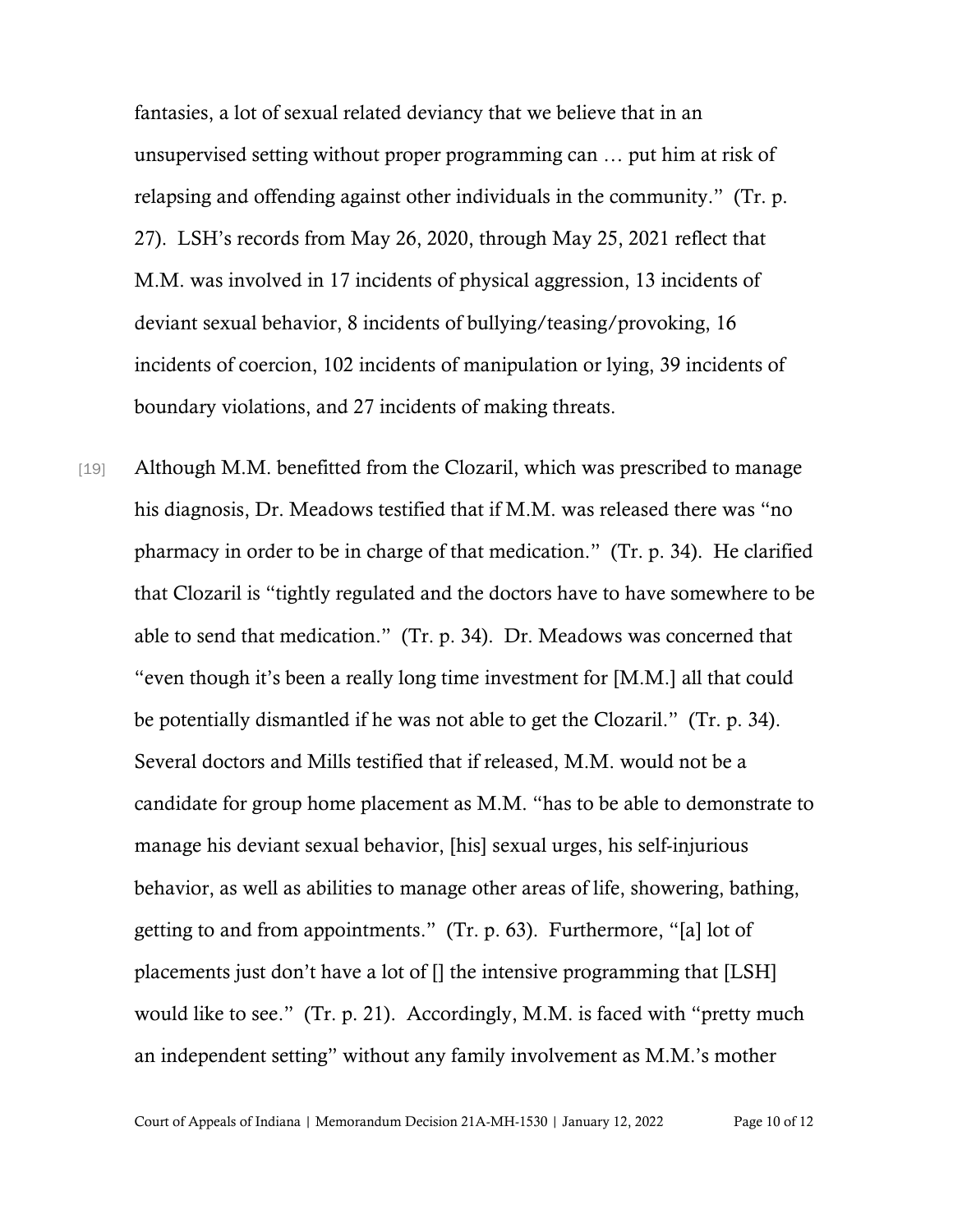"cannot take him in due to her housing, due to her ability to care for him and due to his history." (Tr. pp. 21, 63). Dr. Meadows concluded that M.M. will then be at a "very high risk" because there is just not enough programming in the community to support M.M.'s needs. (Tr. p. 21).

- [20] M.M. relies on *In re Commitment of J.B. v. Midtown Mental Health Center.,* 581 N.E. 2d 448, 452 (Ind. Ct. App. 1991), for the proposition that mere erratic behavior and just two incidences of risky behavior do not support a finding that an individual is dangerous. The present case is distinguishable from the erratic behavior displayed in *Commitment of J.B.* Not only was evidence presented of incidences where M.M. harmed himself when faced with stressful situations, several doctors testified that M.M. remains a danger to others as he still has fantasies and sexual deviancy without any ability to control them.
- [21] In light of the clear and convincing evidence of M.M.'s self-harming behavior and his continuing deviant sexual behavior, as well as the lack of an appropriate placement and programming if released, we agree with the trial court's conclusion that there is a substantial risk that M.M. will harm himself or others. [3](#page-10-0) *See* I.C. § 12-7-2-53. Accordingly, there is sufficient evidence to continue M.M.'s regular commitment at LSH.

<span id="page-10-0"></span><sup>&</sup>lt;sup>3</sup> Because the statute is written in the disjunctive and we affirm the trial court based on the finding of dangerousness, we will not discuss the alternate prong of gravely disabled. *See* I.C. § 12-26-7-1.